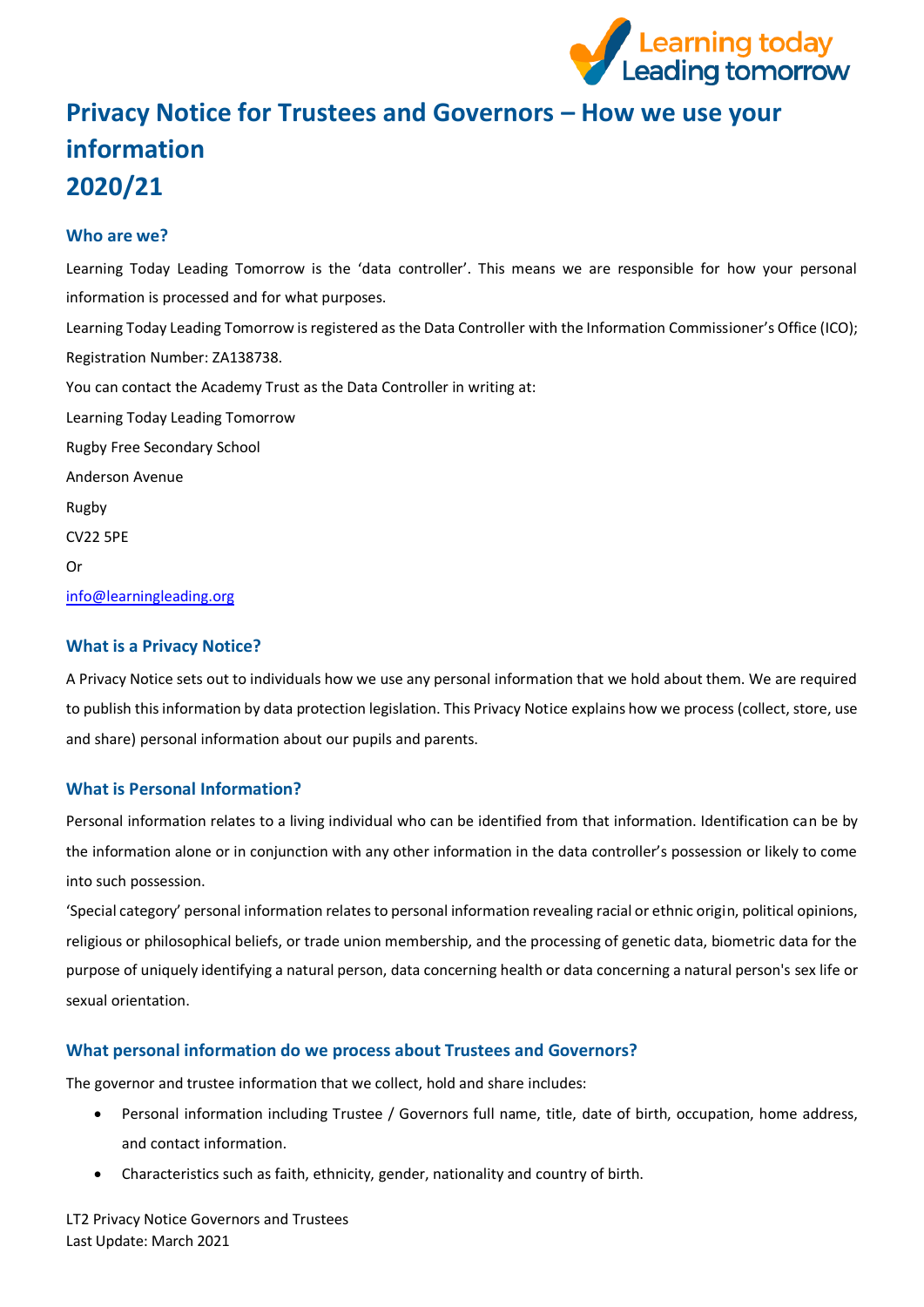

- Attendance information for meetings.
- Information relating to the post held including terms of office, business and material interests.
- DBS, Barred List and section 128 checks.
- Medical information where necessary.
- Photograph and personal profile to go on our website.

## **Why do we use personal information?**

We use Trustee / Governor data to:

- Carry out the relevant checks to safeguard our pupils
- Ensure that we act in an emergency
- Ensure that we comply with the necessary guidance and the law
- Comply with the law regarding data sharing

## **What are the legal reasons for us to process your personal information?**

We are required to process personal information in accordance with data protection legislation and only do so when the law allows us to. Data Protection law sets out the lawful reasons we have to process your personal information and these are as follow

#### 1. To comply with the law

We collect and use general Trustee / Governor information in order to meet certain legal requirements and legal obligations placed upon the school by UK law. We therefore have the right to process your personal information for such purposes without the need to obtain your consent.

Details of the type of processing that we must undertake, the personal data that is processed, the legislation which requires us to do so and who we may share this information with is set out in Table 1.

## 2. To protect someone's vital interests

We are able to process personal information when there is an emergency and/or where a person's life is in danger.

Details of the type of processing that we may undertake on this basis and who we may share that information is set out in Table 2.

#### 3. With the consent of the individual to whom that information 'belongs'

Whilst much of the personal information is processed in accordance with a legal requirement, there is some personal information that we can only process when we have your consent to do so. In these circumstances, we will provide you with specific and explicit information regarding the reasons the data is being collected and how the data will be used. Details of the type of processing that we may undertake on this basis and who we may share that information is set out in Table 3.

## 4. To perform a public task

It is a day-to-day function of the school to ensure that staff members receive the training and support they require. Much of this work is not set out directly in any legislation but it is deemed to be necessary in order to ensure that staff are properly supported and able to do their job.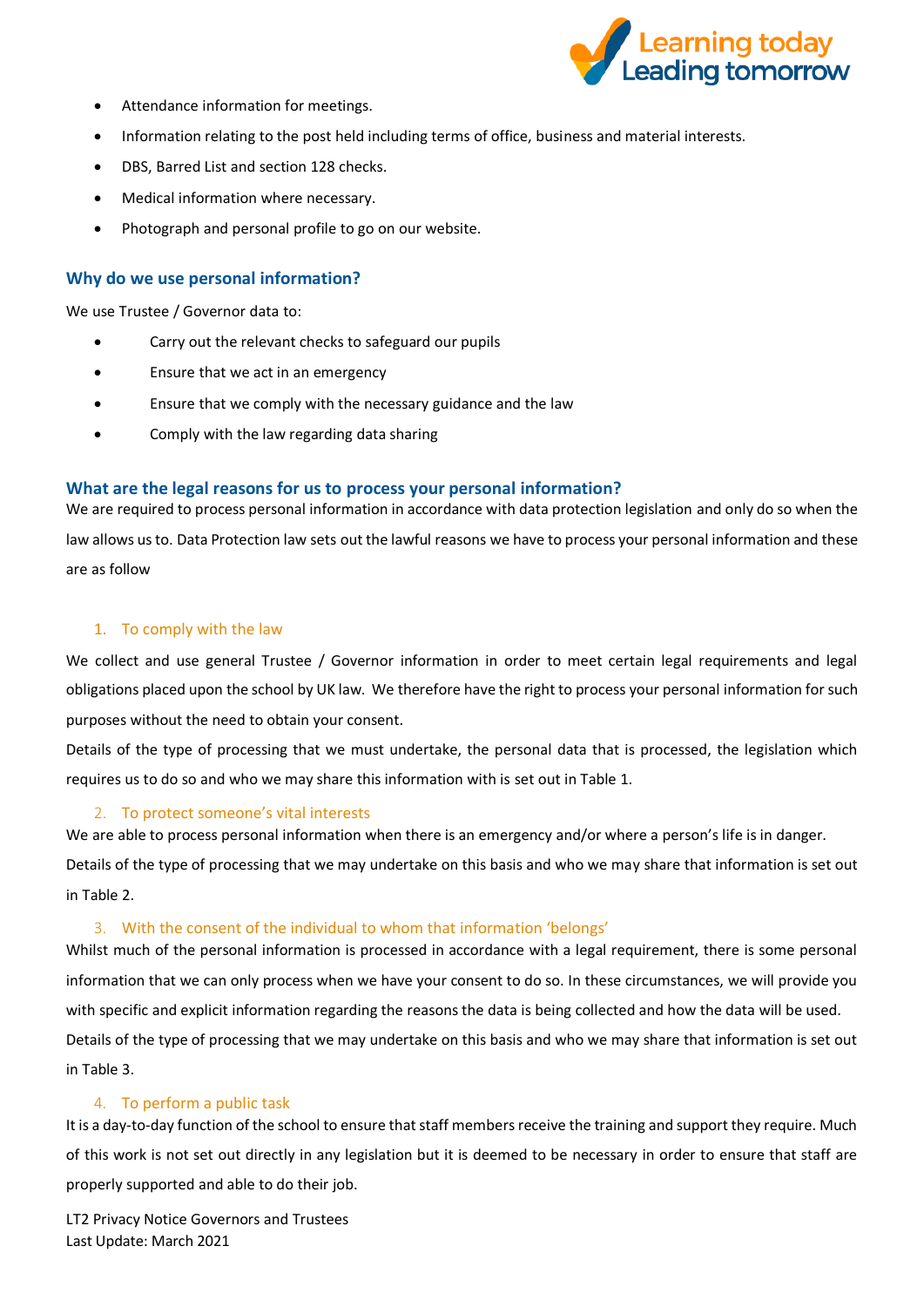

Details of the type of processing that we may undertake on this basis and who we may share that information is set out in Table 4.

In certain circumstances, an individual has the right to object to any processing where it is likely to cause or is causing harm or distress. To exercise this right, individuals should do so by contacting the trust to inform them of their reasons for the objection. These reasons should relate to your specific circumstances. Upon receipt of an objection, the trust will consider the reasons for the objection and balance this against the legitimate grounds to process data.

#### 5. We have a legitimate interest

Occasionally we have reasons to process information which fall outside of our usual day-to-day school functions. Details of the type of processing that we may undertake on this basis are set out in Table 5.

In certain circumstances an individual has the right to object to any processing where it is likely to cause or is causing harm or distress. To exercise this right, individuals should do so by contacting the trust to inform them of their reasons for the objection. These reasons should relate to your specific circumstances. Upon receipt of an objection, the trust will consider the reasons for the objection and balance this against the legitimate grounds to process data.

## **Special category personal information**

In order to process 'special category' data, we must be able to demonstrate how the law allows us to do so. In additional to the lawful reasons above, we must also be satisfied that ONE of the following additional lawful reasons applies:

- 1) Explicit consent of the data subject
- 2) Necessary for carrying out obligations and exercising specific rights in relation to employment and social security and social protection law
- 3) Processing relates to personal data which is manifestly made public by the data subject
- 4) Necessary for establishing, exercising or defending legal claims
- 5) Necessary for reasons of substantial public interest
- 6) Necessary for preventive or occupational medicine, or for reasons of public interest in the area of public health
- 7) Necessary for archiving, historical research or statistical purposes in the public interest

The lawful reasons for each type of sensitive category personal information that we process is set out in the tables attached.

## **Who might we share your information with?**

We routinely share Trustee / Governor Information with:

- Our local authority
- The Department for Education (DfE)
- Companies House
- The wider community through our website
- Trust Governor (Governance and information management platform)
- SIMS/Scholarpack (school MIS)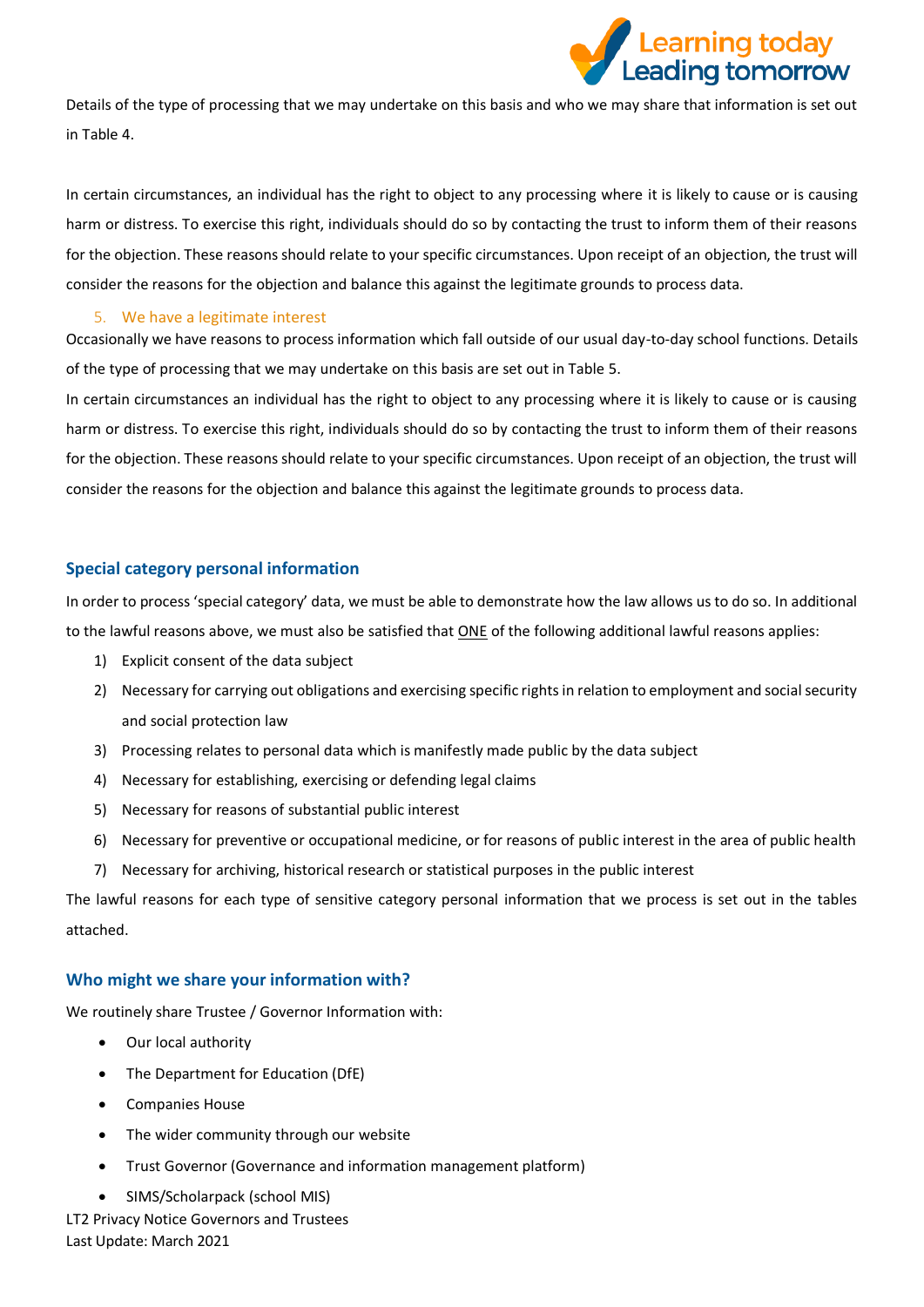

- Edit and Inventry (visitor management software)
- Educare (online training provider)
- Microsoft Office
- Colwyn Technologies (Managed IT Service)
- Strictly Education (DBS umbrella body)

We do not share information about our staff unless the law and our policies allow us to do so.

Please refer to the tables for information about what personal information is shared with which specific third parties.

## **What do we do with your information?**

All personal information is held in a manner which is compliant with Data Protection legislation. Personal information is only processed for the purpose it was collected. The school monitors the personal information it processes and will only share personal information with a third party if it has a legal basis to do so (as set out above).

#### **How long do we keep your information for?**

In retaining personal information, the Academy Trust has a [Records Management and Retention Policy.](https://www.the-trust-governor.co.uk/documents/202103240752500.210326%20LT2%20Records%20Management%20Policy.pdf) The schedules set out the Statutory Provisions under which the Academy Trust are required to retain the information.

#### **NHS Test and Trace/Public Health Agencies:**

It may be necessary for us to share limited information with the above agencies in the event that an individual tests positive for the Coronavirus, or if there is an outbreak. This will enable the named agencies to liaise with families to provide advice and support, and to take appropriate steps in responding to an outbreak. You have the right to object to the sharing of information with such agencies. This is not an absolute right and will be assessed on a case by case basis.

#### **Covid-19 – Data Collection Requirements:**

It may be necessary for us to share limited information with the Department of Public Health if an individual tests positive for Coronavirus, or if there is a Coronavirus outbreak. This will enable the named agencies to liaise with families to provide advice and support, and to take appropriate steps in responding to an outbreak.

#### **Transferring data internationally**

Where we transfer personal data to a country or territory outside the UK, we will do so in accordance with data protection law. We intend only to share to countries that have an adequacy decision. Where we share data to the USA, which includes Microsoft Office, we use Standard Contractual Clauses as a secure transfer mechanism, under Article 46 of the GDPR.

#### **What are your rights with respect of your personal information?**

LT2 Privacy Notice Governors and Trustees Under data protection law, parents and pupils have the right to request access to information about them that we hold. To make a request for your personal information, or to have access to your child's educational record, contact the Trust directly via email at sar@learningleading.org or alternatively;

Last Update: March 2021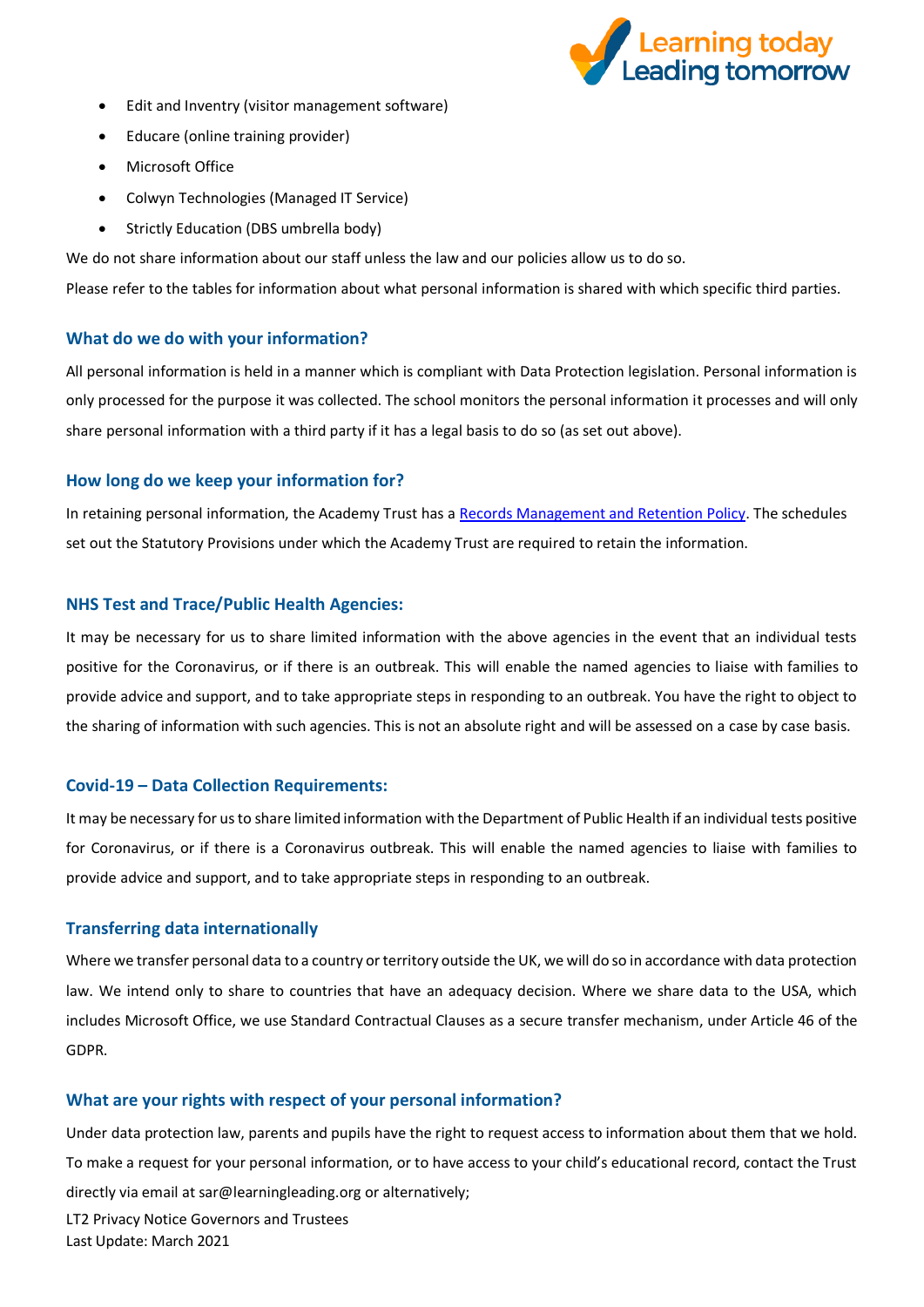

Learning Today Leading Tomorrow

1 Bailey Road

Rugby

#### CV23 0PD

\*\*Please ensure you specify which school your request relates to.

**In certain circumstances** where the trust processes data for the purposes of legitimate interests or to fulfil their public task, individuals have a right to object to the processing where it is likely to cause, or is causing, harm or distress. When exercising this right, individuals should contact the school/academy trust to inform them of their reasons for their objection. The school/academy trust will consider the reasons for any objection and asses the risk to the individual against the purposes for the processing. In the event the trust is unable to comply with an objection, we will ensure we can demonstrate compelling legitimate grounds to continue with the processing.

- You also have the right to:
- object to processing of personal data that is likely to cause, or is causing, damage or distress;
- prevent processing for the purpose of direct marketing;
- object to decisions being taken by automated means;
- in certain circumstances, have inaccurate personal data rectified, blocked, erased or destroyed; and
- claim compensation for damages caused by a breach of the Data Protection regulations

If you have a concern about the way we are collecting or using your personal data, you should raise your concern with us in the first instance or directly to the Information Commissioner's Office at https://ico.org.uk/concerns/

#### **Review**

The content of this Privacy Notice has been updated in line with advice for COVID-19. The next full reviewed will take place in March 2022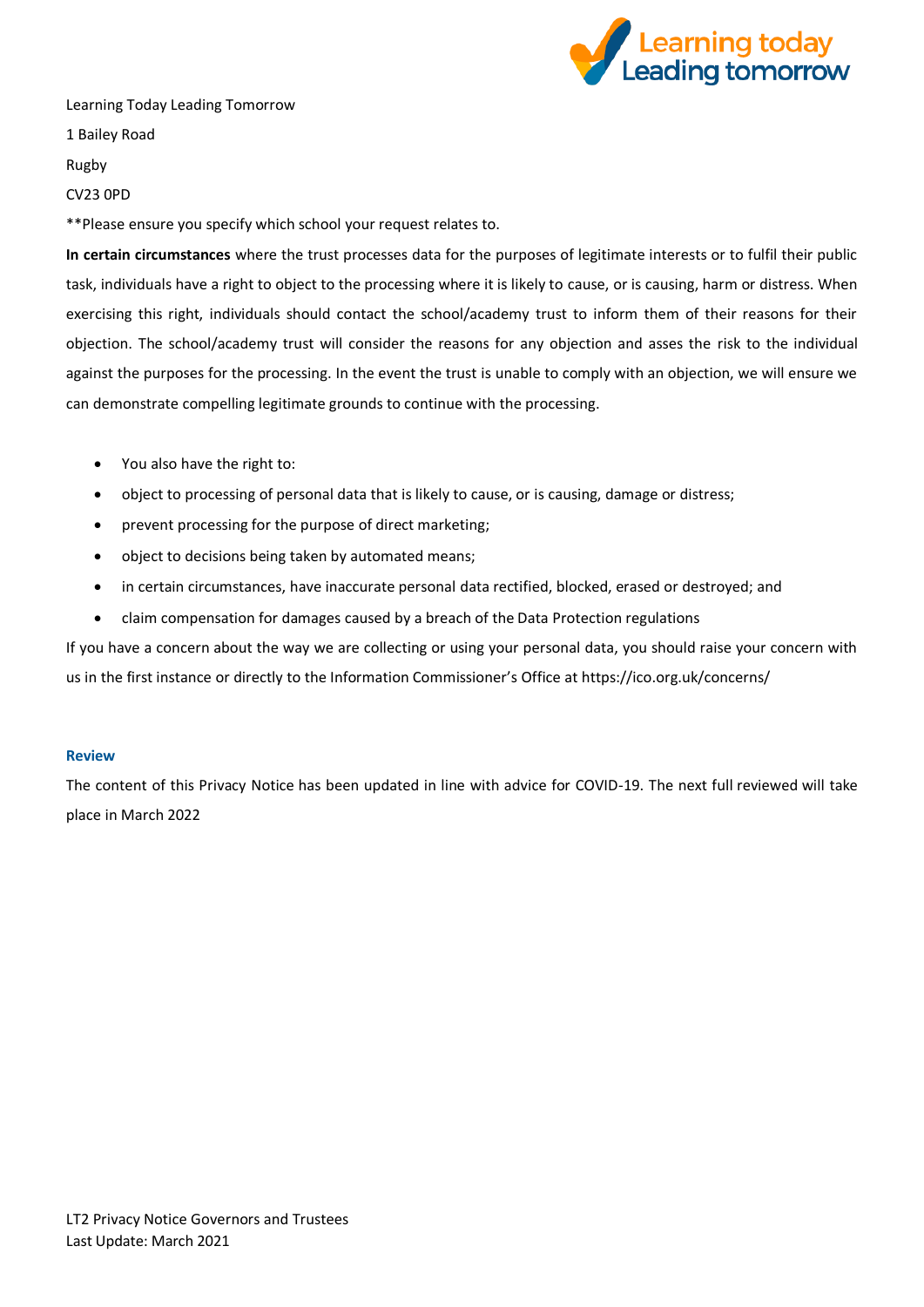

# **Table 1 – Personal information we are required to process to comply with the law:**

| <b>Information</b> | <b>Relevant legislation</b> | Third Parties with whom   | Lawful reason for sharing                   |
|--------------------|-----------------------------|---------------------------|---------------------------------------------|
| <b>Type</b>        |                             | we share the information  |                                             |
|                    |                             |                           |                                             |
| Name and<br>Full   | Companies Act 2006, s167D   | <b>Companies House</b>    | Legal Obligation (Companies Act 2006, s162) |
| title              |                             |                           |                                             |
|                    |                             | Local Authority and Trust | <b>Public Task</b>                          |
|                    |                             | / School website          |                                             |
|                    |                             |                           |                                             |
|                    |                             | Educare, Trust Governor,  |                                             |
|                    |                             | Colwyn<br>Educare,        |                                             |
|                    |                             | Technologies, Microsoft   |                                             |
|                    |                             | Office, ScholarPack/SIMS, |                                             |
|                    |                             | Inventry                  |                                             |
|                    |                             | <b>Strictly Education</b> | Contract                                    |
| Date of birth      | Companies Act 2006, s167D   | <b>Companies House</b>    | Legal Obligation (Companies Act 2006, s162) |
|                    |                             |                           |                                             |
|                    |                             | Trust Governor, inventry, | <b>Public Task</b>                          |
|                    |                             | SIMS/ScholarPack          |                                             |
|                    |                             | <b>Strictly Education</b> | Contract                                    |
| Country or state   | Companies Act 2006, s167D   | <b>Companies House</b>    | Legal Obligation (Companies Act 2006, s162) |
| of residence       |                             |                           |                                             |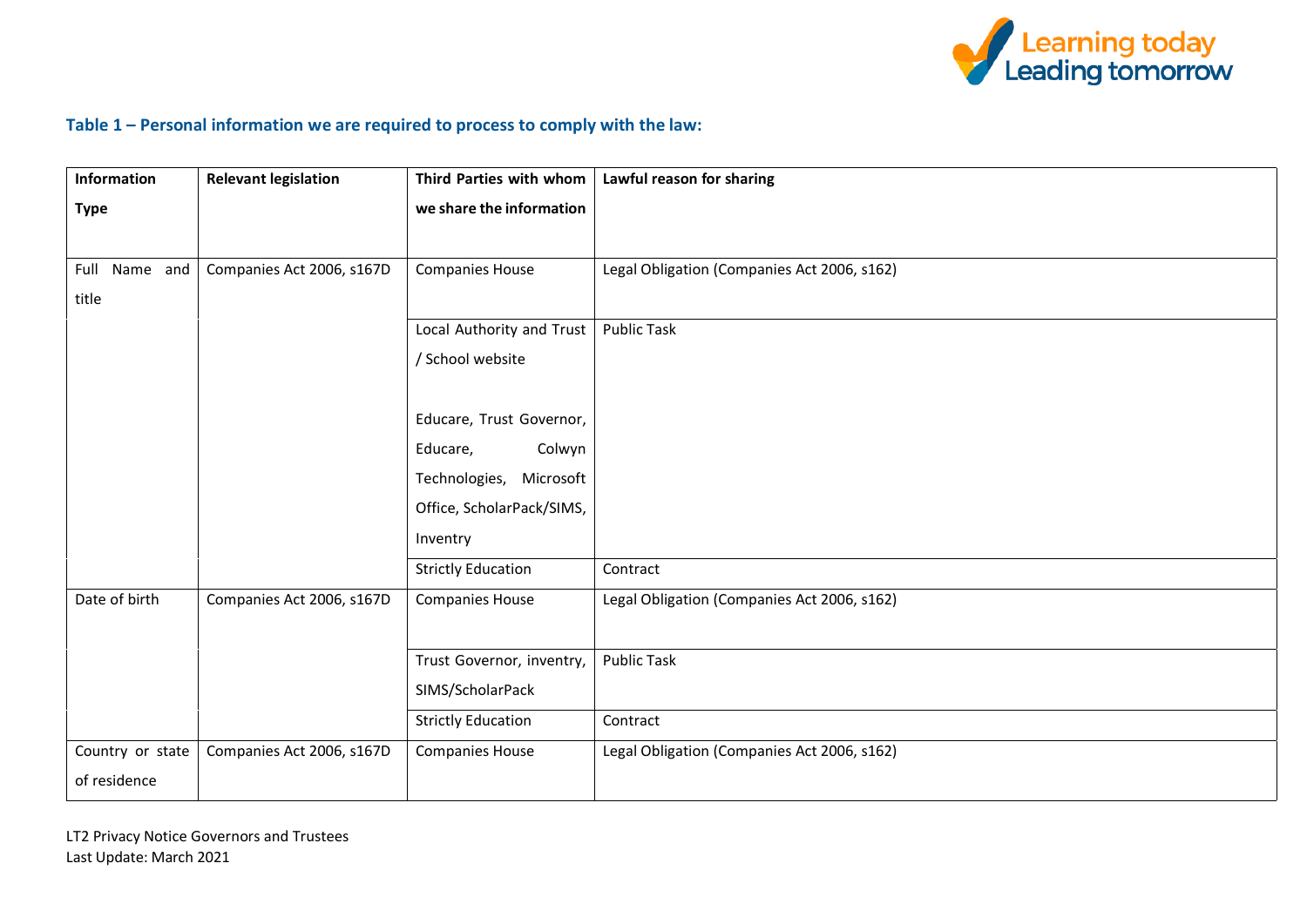

|                       |                                                     | <b>Trust Governor</b>     | <b>Public Task</b>                           |
|-----------------------|-----------------------------------------------------|---------------------------|----------------------------------------------|
|                       |                                                     | <b>Strictly Education</b> | Contract                                     |
| Nationality           | Companies Act 2006, s167D<br><b>Companies House</b> |                           | Legal Obligation (Companies Act 2006, s162)  |
|                       |                                                     | <b>Trust Governor</b>     | <b>Public Task</b>                           |
|                       |                                                     | <b>Strictly Education</b> | Contract                                     |
| Occupation            | Companies Act 2006, s167D                           | <b>Companies House</b>    | Legal Obligation (Companies Act 2006, s162)  |
|                       |                                                     | Trust / School website    | <b>Public Task</b>                           |
| <b>Previous Names</b> | Legal Obligation Education                          | <b>DfE</b>                | Legal Obligation - s.538, Education Act 1996 |
|                       | (Independent<br>School                              |                           |                                              |
|                       | Standards) Regulations 2014                         |                           |                                              |
|                       | - requirement for those in                          | <b>Trust Governor</b>     | <b>Public Task</b>                           |
|                       | regulated activity to undergo                       |                           |                                              |
|                       | a DBS clearance                                     |                           |                                              |
|                       |                                                     | <b>Strictly Education</b> | Contract                                     |
|                       |                                                     |                           |                                              |
| <b>DBS Number</b>     | Education<br>(Independent                           | <b>Strictly Education</b> | Contract                                     |
|                       | School<br>Standards)                                |                           |                                              |
|                       | Regulations 2014.                                   |                           |                                              |
| Barred<br>List        | Education<br>(Independent                           | <b>Strictly Education</b> | Contract                                     |
| Checked               | Standards)<br>School                                |                           |                                              |
|                       | Regulations<br>2014                                 |                           |                                              |
|                       | requirement for those in                            |                           |                                              |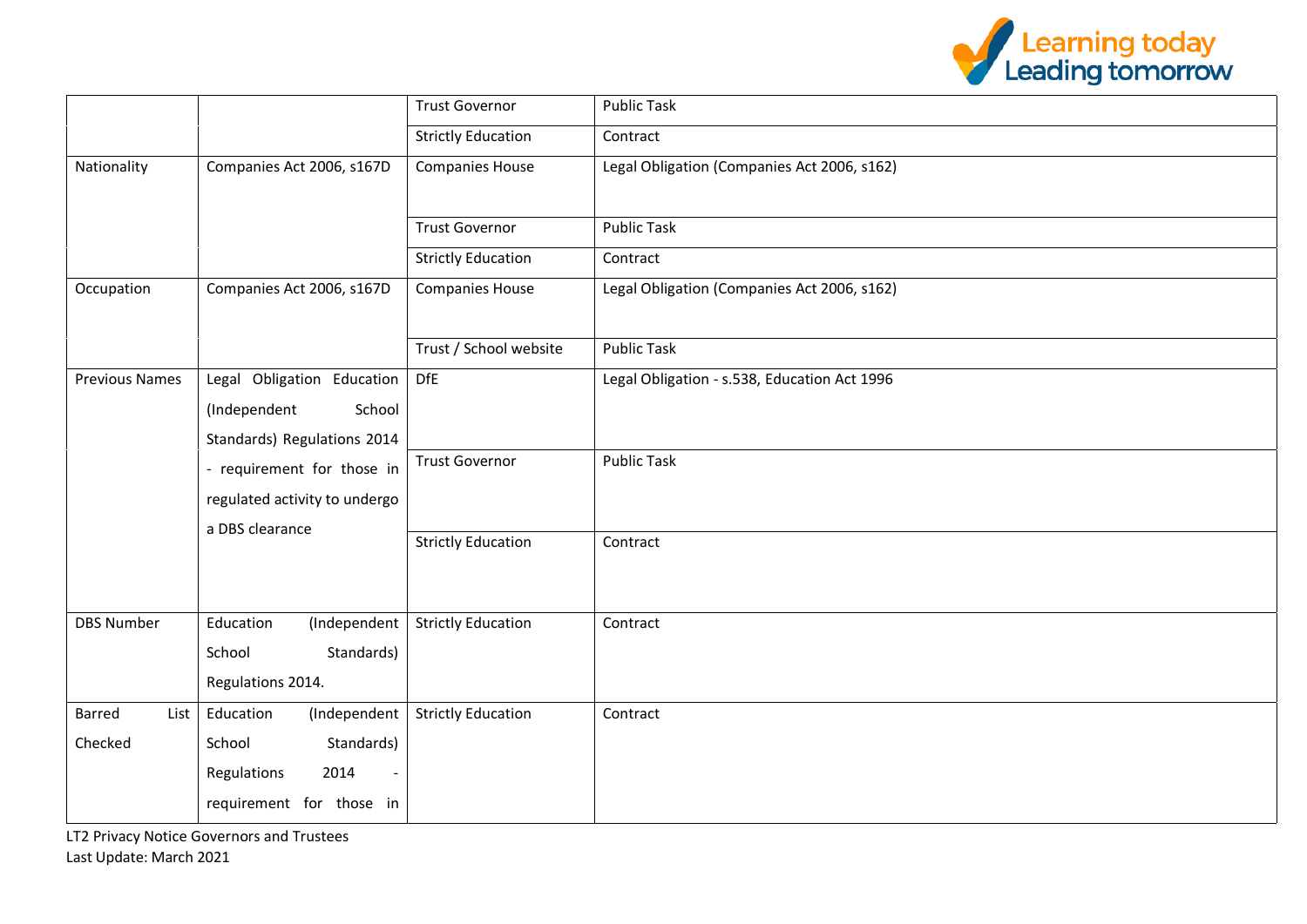

|                        | regulated activity to undergo             |                           |                                                                                                          |
|------------------------|-------------------------------------------|---------------------------|----------------------------------------------------------------------------------------------------------|
|                        | a DBS clearance                           |                           |                                                                                                          |
| Section<br>128         | Skills Act<br>Education and               | Secretary of State        | Obligation<br>Legal                                                                                      |
| <b>Barred</b><br>From  | 128<br>2008,<br>section<br>$\blacksquare$ |                           | Education and Skills Act 2008, section 131 - authorities must notify the secretary of state if there any |
| Management             | individuals barred under this             |                           | changes to the direction of the academy                                                                  |
| Check                  | legislation cannot manage                 |                           |                                                                                                          |
|                        | educational<br>independent                |                           |                                                                                                          |
|                        | institutions                              |                           |                                                                                                          |
| <b>Terms of Office</b> | Education Act 1996, section               | for<br>Department         | with<br>Public<br>Task - to comply<br>guidance<br>(Academies<br>Financial<br>Handbook)<br>statutory      |
|                        | 538 - the governing body                  | Education, Published on   |                                                                                                          |
|                        | must make to the Secretary                | website (Trustees)        | <b>ESFA Guidance</b>                                                                                     |
|                        | of State if required                      |                           |                                                                                                          |
| Address<br>for         | Companies Act 2006, section               | <b>Companies House</b>    | Obligation<br>Legal                                                                                      |
| Service                | 167D -<br>duty to notify                  |                           | Companies Act 2006, section 162 - to keep details on the register of directors                           |
|                        | registrar of company director             |                           | s.538, Education Act 1996                                                                                |
|                        | details                                   |                           |                                                                                                          |
|                        |                                           | Trust<br>Governor         | <b>Public Task</b>                                                                                       |
|                        |                                           |                           |                                                                                                          |
|                        |                                           | <b>Strictly Education</b> | Legal Obligation Education (Independent School Standards) Regulations 2014 - requirement for those       |
|                        |                                           |                           | in regulated activity to undergo a DBS clearance                                                         |
| Attendance<br>at       | Companies Act 2006, section               | <b>Trust Governor</b>     | <b>Public Task</b>                                                                                       |
| Meetings               | 248 - duty to avoid conflicts             |                           |                                                                                                          |
|                        | of interest                               |                           |                                                                                                          |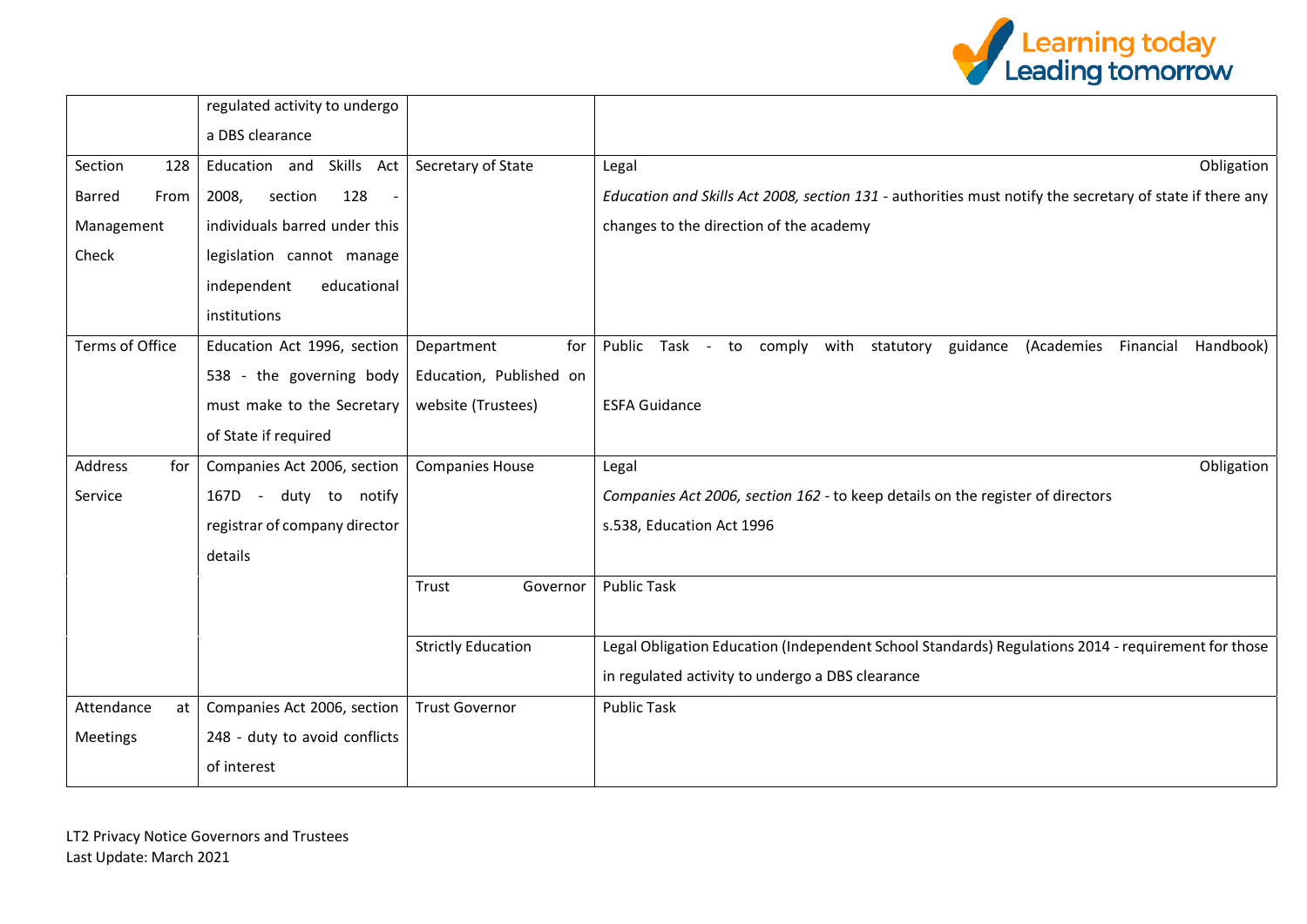

# **Table 2 – Personal information we are required to process as it is necessary to protect someone's vital interests**

| <b>Information</b>         | additional<br>Special Category      | Third Parties with whom  | Lawful reason for sharing |
|----------------------------|-------------------------------------|--------------------------|---------------------------|
| <b>Type</b>                | lawful reason                       | we share the information |                           |
| <b>Medical Information</b> | vital<br>protect<br>Necessary<br>to | staff<br>Medical<br>i.e. | Vital Interest            |
|                            | interests of the data subject or    | paramedics / ambulance   |                           |
|                            | another person where the data       |                          |                           |
|                            | subject is physically or legally    |                          |                           |
|                            | incapable of giving consent'        |                          |                           |
| Religious belief           | vital<br>protect<br>Necessary to    | staff<br>Medical<br>i.e. | Vital Interest            |
|                            | interests of the data subject or    | paramedics / ambulance   |                           |
|                            | another person where the data       | <b>Trust Governor</b>    | <b>Public Task</b>        |
|                            | subject is physically or legally    |                          |                           |
|                            | incapable of giving consent'        |                          |                           |

# **Table 3 - Personal information we process with the consent of the individual to whom that information 'belongs'**

| <b>Information Type</b> | Third Parties with whom we   | Lawful reason for sharing |
|-------------------------|------------------------------|---------------------------|
|                         | share the information        |                           |
| Personal Profile        | Published on school website  | Consent of individual     |
| Photograph              | Photo could be shared in the | Consent of individual     |
|                         | school newsletter, on the    |                           |
|                         | school website, with trusted |                           |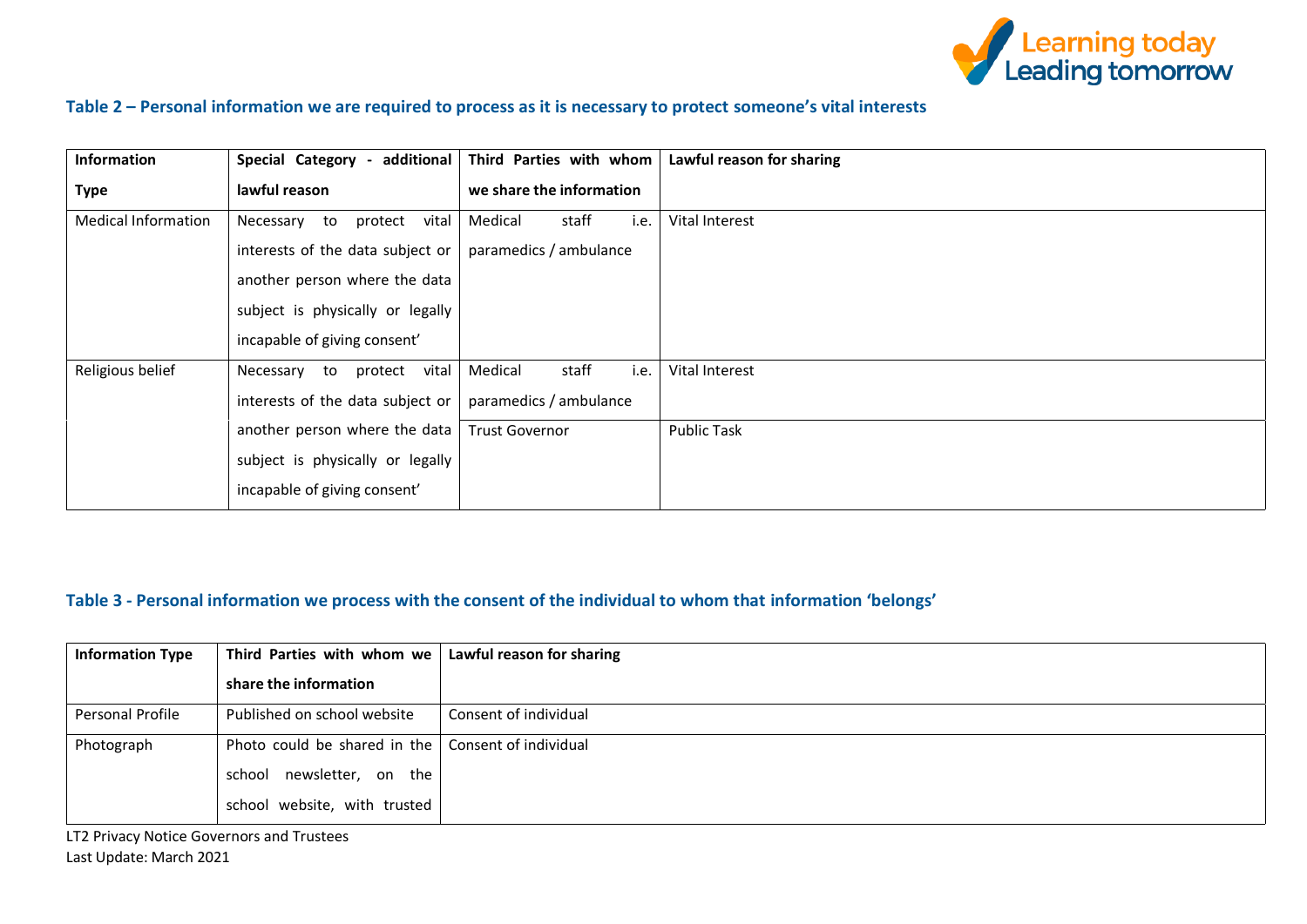

## **Table 4 - Personal information we are required to process because it is necessary to do so in order to perform a public task**

Please note that the right to object applies to *some* of this processing, please see the section above that refers to '*What are your rights with respect of your personal information?'*

| <b>Information Type</b>             | Special Category - additional lawful | Third Parties with whom we share the          | Lawful reason for sharing                            |
|-------------------------------------|--------------------------------------|-----------------------------------------------|------------------------------------------------------|
|                                     | reason                               | information                                   |                                                      |
| Full Name - including title.        |                                      | Local Authority and other.                    | Public Task (to comply with statutory guidance)      |
|                                     |                                      | Governing Body Members.                       |                                                      |
|                                     |                                      | Published on website.                         |                                                      |
|                                     |                                      | DfE, Companies House                          | Legal Obligation - s.538, Education Act 1996         |
|                                     |                                      |                                               | Companies Act 2006, section 162 - to keep details on |
|                                     |                                      |                                               | the register of directors                            |
|                                     |                                      | Educare, Trust Governor, Microsoft Office,    | <b>Public Task</b>                                   |
|                                     |                                      | Colwyn Technologies, ScholarPack/SIMS         |                                                      |
|                                     |                                      | <b>Strictly Education</b>                     | Contract                                             |
| <b>Training Records</b>             |                                      | Educare                                       | <b>Public Task</b>                                   |
| <b>Personal Email Address</b>       |                                      | CEO, Clerk, Exec Assistant.                   | <b>Public Task</b>                                   |
| <b>Organisational Email Address</b> |                                      | Other governors and members of staff.         | Public Task (to establish email address on secure    |
|                                     |                                      |                                               | server)                                              |
|                                     |                                      | Colwyn Technologies, Educare, Trust Governor, | <b>Public Task</b>                                   |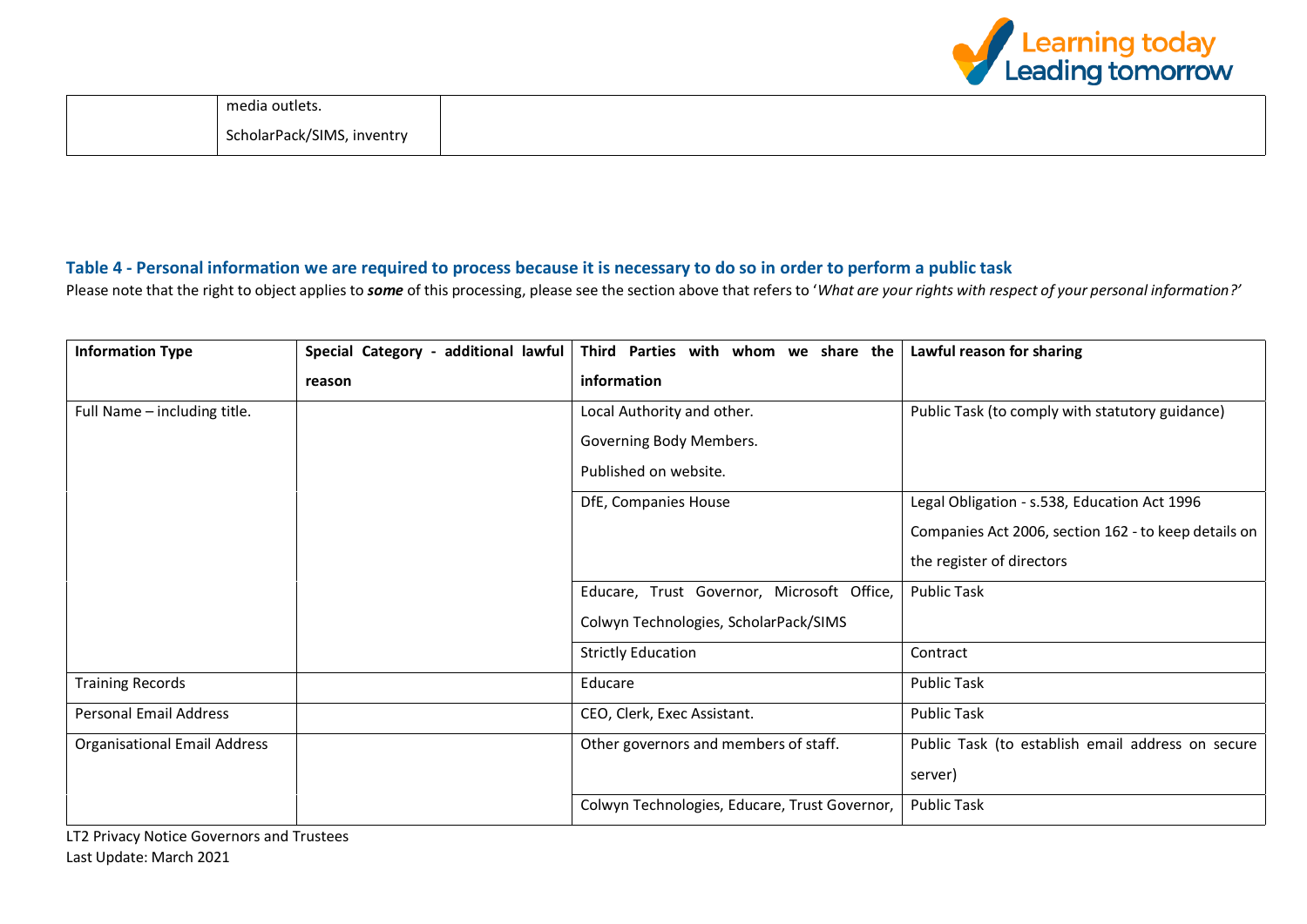

|                                                                                           |                                        | Microsoft Office                     |                                                 |
|-------------------------------------------------------------------------------------------|----------------------------------------|--------------------------------------|-------------------------------------------------|
| Date of appointment                                                                       |                                        | <b>DfE</b>                           | Legal Obligation - s.538, Education Act 1996    |
| Term of office                                                                            |                                        | Published on website                 | Public task (to comply with statutory guidance) |
|                                                                                           |                                        | <b>DfE</b>                           | Legal Obligation - s.538, Education Act 1996    |
| Record of Business Interest -                                                             |                                        | Published on website                 | Public Task (to comply with statutory guidance) |
| including governance roles in                                                             |                                        | <b>Trust Governor</b>                | <b>Public Task</b>                              |
| other<br>educational<br>any                                                               |                                        |                                      |                                                 |
| institutions.                                                                             |                                        |                                      |                                                 |
| Record of material interests that                                                         |                                        | Published on website                 | Public Task (to comply with statutory guidance) |
| from<br>relationships<br>arise                                                            |                                        | <b>Trust Governor</b>                | <b>Public Task</b>                              |
| between<br>governors<br>and                                                               |                                        |                                      |                                                 |
| relationships<br>between                                                                  |                                        |                                      |                                                 |
| governors and school staff; e.g.                                                          |                                        |                                      |                                                 |
| close<br>partners,<br>spouses,                                                            |                                        |                                      |                                                 |
| relatives.                                                                                |                                        |                                      |                                                 |
| Attendance at meetings                                                                    |                                        | Published on website                 | Public Task (to comply with statutory guidance) |
|                                                                                           |                                        | <b>Trust Governor</b>                | <b>Public Task</b>                              |
| <b>Skills Audit</b>                                                                       |                                        | School governing body                | Public Task (to comply with statutory guidance) |
|                                                                                           |                                        | Members of staff                     |                                                 |
| Information required for<br>COVID-19 Track and Trace:<br>Name and contact details, result | Necessary for reasons of public health | Public Health and NHS Test and Trace | <b>Public Task</b>                              |
| of COVID-19 testing.                                                                      |                                        |                                      |                                                 |